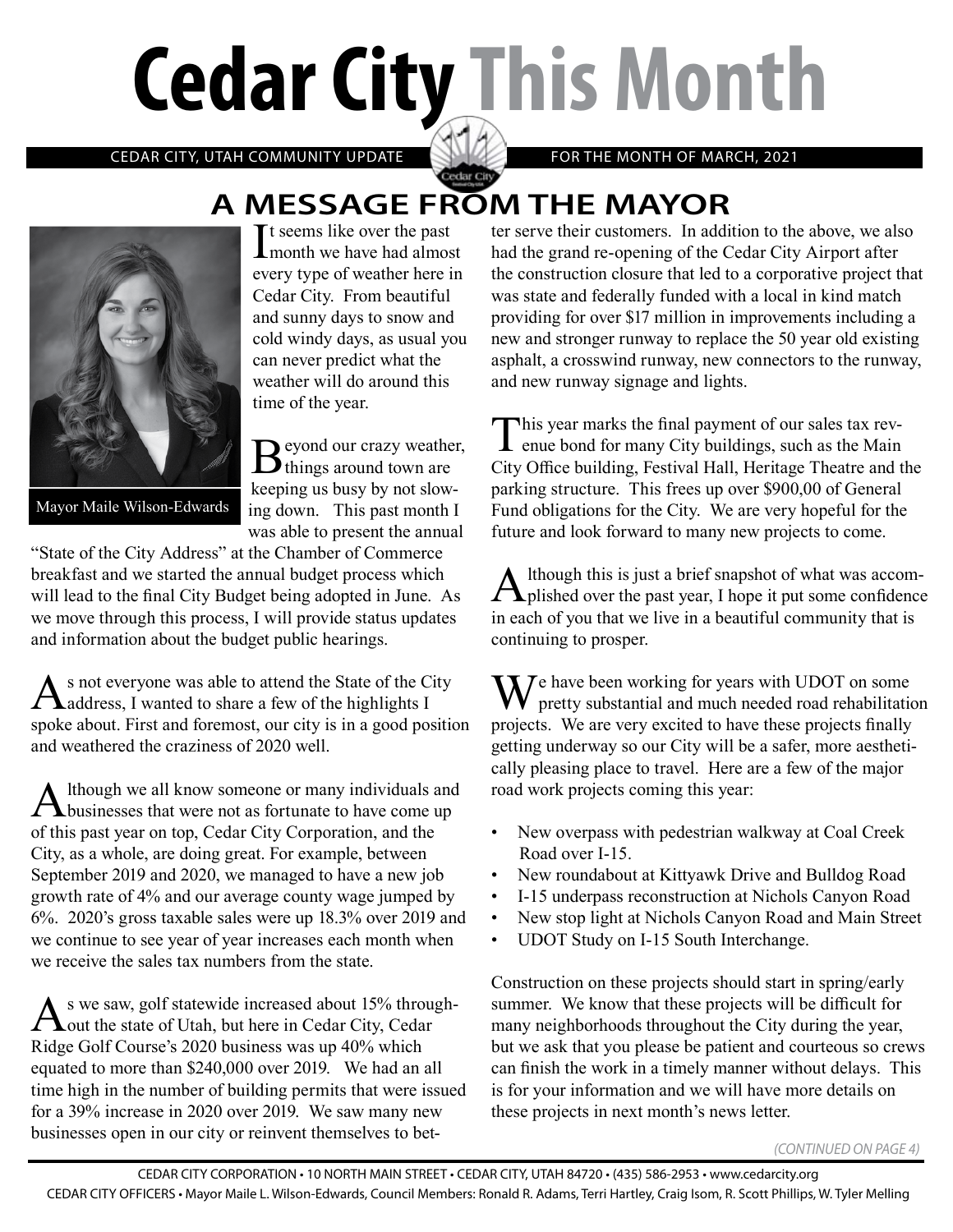

The Cedar City Street Division will begin Spring Clean-Up in April 2021. This year crews will begin collection as follows:

- Area 1: North of Center Street and east of I-15 on April 12, 2021
- Area 2: West of I-15 on April 19, 2021
- Area 3: South of Center Street and east of I-15 on April 26, 2021

Crews will begin collection in each area on a Monday. Crews will NOT come on Friday, Saturday or Sunday and WILL NOT return to streets that have already been completed.

Please have your debris out on the curb by 7:00 AM on the Monday your area is scheduled for the clean-up to begin. Please do not put debris out more than one week before your scheduled clean-up dates. A maximum of one (1) 10-wheeler dump truck load will be picked up at any one residence.

Debris must be in front of the curb in the street. City crews will not load debris if it is piled on private property. City crews will pick up brush, branches, clippings, leaves, grass, untreated wood including pallets and crates, asphalt, dirt rocks and concrete. Tires – 4 or less per pile (NO rims.)

We will NOT pick up furniture or appliances, carpet or electronics. All unacceptable piles will not be picked up and must be removed from the street by those who placed it there.

#### This service is provided to Cedar City residents, *except those living in a Planned Unit Development (PUD) and is not for commercial or industrial properties*.

Please check the map below to find your pickup dates. We ask that you please keep vehicles off the street during your scheduled week and the following week so that City crews can sweep the street.

Please call the Public Works Department at 435-586-2912 for additional information.

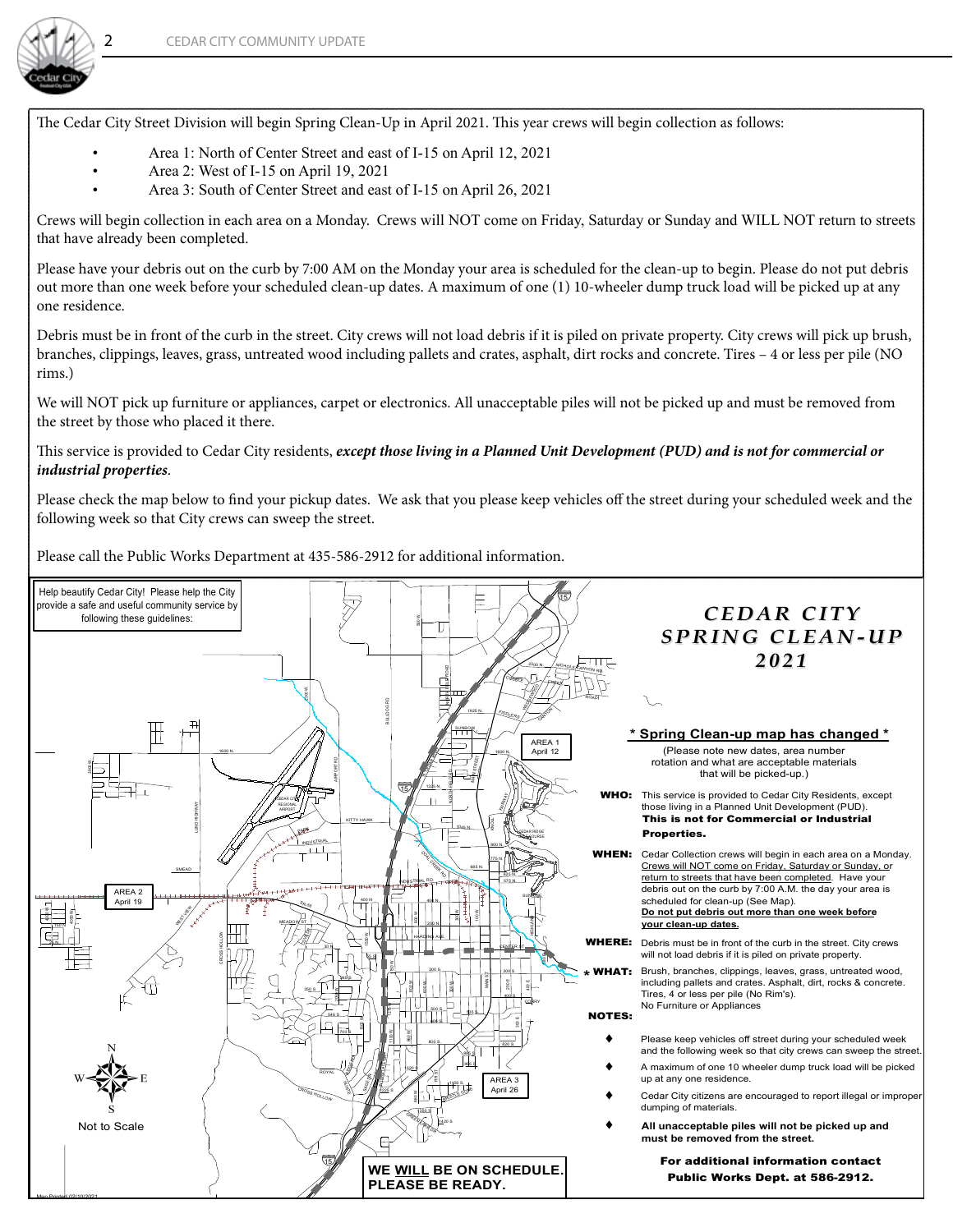

#### **Please Clean Your Irrigation Ditch**

In December 1943, a group of neighbors formed the South and West Field Irrigation Company. This company has served generations of Cedar City residents by providing irrigation water during the spring, summer, and fall seasons. A map that generally depicts the South and West Field Irrigation Company service area is included below.

The company delivers water through open ditches that were constructed long ago between neighboring properties. Folks owning shares in the company can use the ditch water for a designated time, or turn, depending on their shares and the company's delivery schedule. Generally, you will have a ditch in front of your house, and a ditch in back. The uphill ditch will deliver water, and the downhill ditch allows you to discharge unused water. Keeping your section of each ditch clean is vital to keep water flowing to your neighbors, and to prevent flooding in your yard. Over the years as Cedar City has developed, some of these open ditches have been piped. One thing that has remained consistent is the cooperative neighborhood spirit involved in the system's operation. Each property owner has cleaned their section of ditch or pipe so water can flow to their downstream neighbors. This year irrigation water service is anticipated to begin between March 27th and April 18th.

Neighbors cleaning their ditches and helping neighbors access water is not unique to the South and West Field Irrigation Company. There are several other irrigation services in Cedar City. Prior to water coming down the system, please take a moment to clean out the ditch or pipe and help your neighbors.

More info at our developing website, https://www.swfield.org. Thank you from the South and West Field Irrigation Company board of directors.





# **CEDAR CITY OPEN HOUSE**

Join the project team in Cedar City on Tuesday, March 30 from 5-7 p.m. at Festival Hall (105 N 100 E,<br>Cedar City) for a public open house to review the draft project map, talk with project representatives, and give us your input.

The meeting will follow all Utah COVID-19 protocols, including requiring masks and socially distancing attendees

Can't make the meeting? Visit www.cedarenochplan.com to review the draft projects and leave us your comments.



### **QUICK & EASY BILL PAYMENT**

View & pay your Cedar City Corporation utility bills electronically - anytime, anywhere!

- Access and manage your online • View your current bills and account 24/7 payment history Save time with AutoPay and · Receive email & text reminders paperless billing when a bill is due PAY ONLINE  $\Box$ PAY BY TEXT PAY BY PHONE 1. Go to www.cedarcity.org. Then click Pay Online, then Register Now. 2. Search for your invoice(s) by entering your Account Number or your Last Name. Then click on **Search Invoices** 3. Then select the invoices you'd like to make a payment towards and click the Register Selected **Invoices link**
- 4. Enter all required information that is marked with a red asterisk (\*) and click Complete Registration.
- 5. Congrats! You've created your online account.
- 6. Once registered, use the Services area on the Your Accounts at a Glance screen, or the menu under My Profile, to sign up for paperless billing, AutoPay, scheduled payments, Pay by Text, and more!

Need help navigating the system? Please contact the office and a member of the staff will walk you through the process.

 $(435) 586 - 2950$